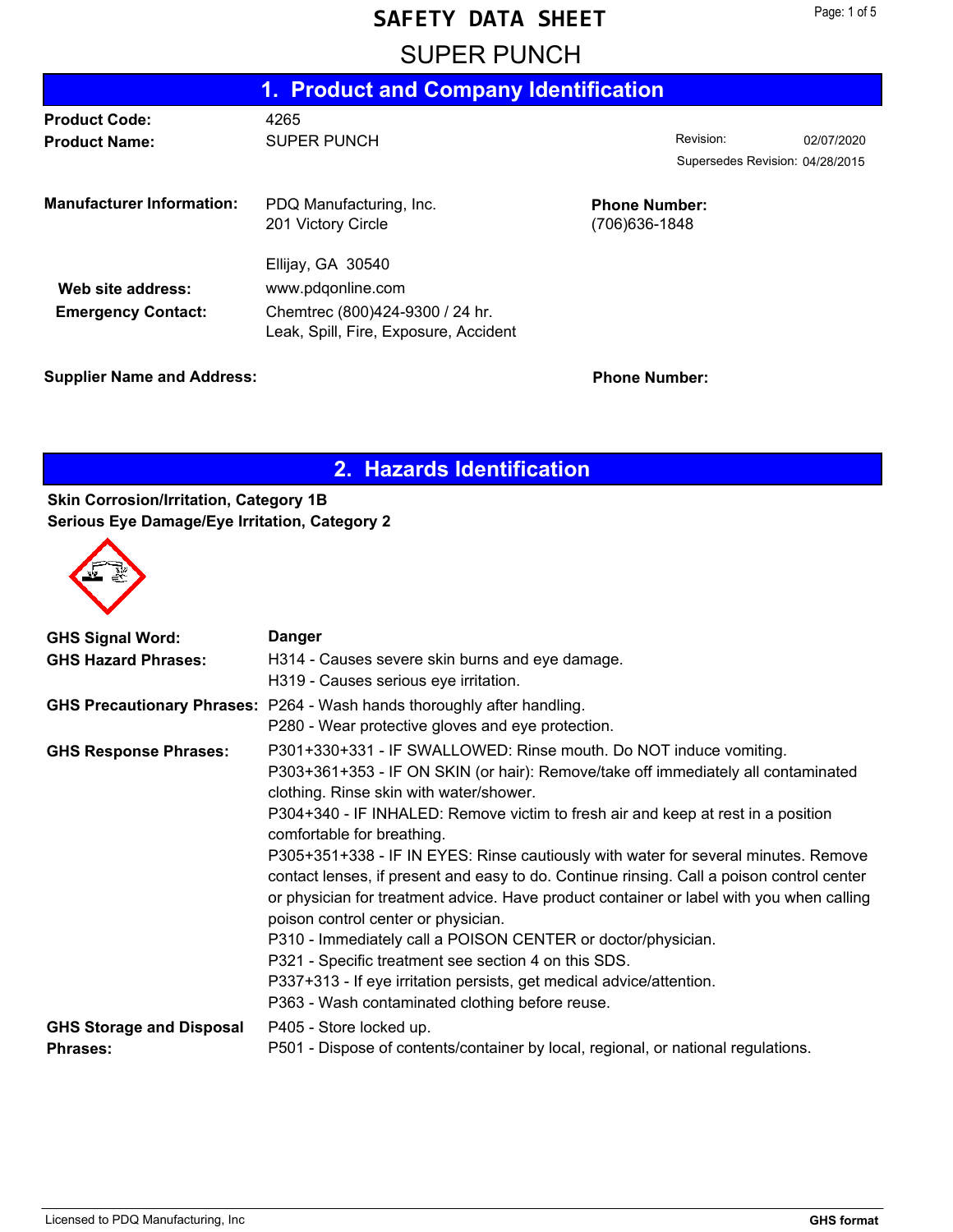# **SUPER PUNCH SAFETY DATA SHEET**

| <b>Potential Health Effects</b><br>(Acute and Chronic): |                                    |                                                               |                                                                                                                                                                                                                                                                                                |
|---------------------------------------------------------|------------------------------------|---------------------------------------------------------------|------------------------------------------------------------------------------------------------------------------------------------------------------------------------------------------------------------------------------------------------------------------------------------------------|
| Inhalation:                                             |                                    | May cause respiratory tract irritation.                       |                                                                                                                                                                                                                                                                                                |
| <b>Skin Contact:</b>                                    |                                    | Causes skin irritation. Causes skin burns.                    |                                                                                                                                                                                                                                                                                                |
| <b>Eye Contact:</b>                                     |                                    |                                                               | Causes eye irritation. Lachrymator (substance which increases the flow of tears).                                                                                                                                                                                                              |
|                                                         |                                    | Causes redness and pain.                                      |                                                                                                                                                                                                                                                                                                |
| Ingestion:                                              |                                    |                                                               | May cause irritation of the digestive tract. Harmful if swallowed.                                                                                                                                                                                                                             |
|                                                         | 3.                                 |                                                               | <b>Composition/Information on Ingredients</b>                                                                                                                                                                                                                                                  |
| CAS#                                                    |                                    | <b>Hazardous Components (Chemical Name)</b>                   | Concentration                                                                                                                                                                                                                                                                                  |
| 6834-92-0                                               |                                    | Silicic acid (H2SiO3), Disodium salt                          | 10.0 - 30.0 %                                                                                                                                                                                                                                                                                  |
| 111-76-2                                                | Glycol Ether EB}                   | Ethanol, 2-Butoxy- {Ethylene glycol n-butyl ether, 1.0 -3.0 % |                                                                                                                                                                                                                                                                                                |
|                                                         |                                    | 4.                                                            | <b>First Aid Measures</b>                                                                                                                                                                                                                                                                      |
| <b>Emergency and First Aid</b><br><b>Procedures:</b>    |                                    |                                                               |                                                                                                                                                                                                                                                                                                |
| In Case of Inhalation:                                  |                                    | oxygen.                                                       | Remove from exposure and move to fresh air immediately. If breathing is difficult, give                                                                                                                                                                                                        |
| In Case of Skin Contact:                                |                                    | physician.                                                    | Flush skin with plenty of water for at least 15 minutes while removing contaminated<br>clothing and shoes. Take off contaminated clothing and shoes immediately. Consult a                                                                                                                     |
| In Case of Eye Contact:                                 |                                    |                                                               | Flush eyes with plenty of water for at least 15 minutes, occasionally lifting the upper and<br>lower eyelids. Get medical aid. Continue rinsing eyes during transport to hospital.                                                                                                             |
| In Case of Ingestion:                                   |                                    | Consult a physician.                                          | Never give anything by mouth to an unconscious person. Rinse mouth with water.                                                                                                                                                                                                                 |
|                                                         |                                    |                                                               | <b>5. Fire Fighting Measures</b>                                                                                                                                                                                                                                                               |
| <b>Flash Pt:</b>                                        |                                    | No data.                                                      |                                                                                                                                                                                                                                                                                                |
| <b>Explosive Limits:</b>                                |                                    | LEL: No data.                                                 | UEL: No data.                                                                                                                                                                                                                                                                                  |
| <b>Autoignition Pt:</b>                                 |                                    | No data.                                                      |                                                                                                                                                                                                                                                                                                |
|                                                         |                                    | foam.                                                         | Suitable Extinguishing Media: Substance is noncombustible; use agent most appropriate to extinguish surrounding fire.<br>Use extinguishing measures that are appropriate to local circumstances and the<br>surrounding environment. Use water spray, dry chemical, carbon dioxide, or chemical |
|                                                         | <b>Fire Fighting Instructions:</b> | breathing apparatus for fire fighting if necessary.           | As in any fire, wear a self-contained breathing apparatus in pressure-demand,<br>MSHA/NIOSH (approved or equivalent), and full protective gear. Wear self contained                                                                                                                            |
|                                                         |                                    | Further information.                                          |                                                                                                                                                                                                                                                                                                |
|                                                         |                                    | The product itself does not burn.                             |                                                                                                                                                                                                                                                                                                |
| Hazards:                                                | <b>Flammable Properties and</b>    | No data available.                                            |                                                                                                                                                                                                                                                                                                |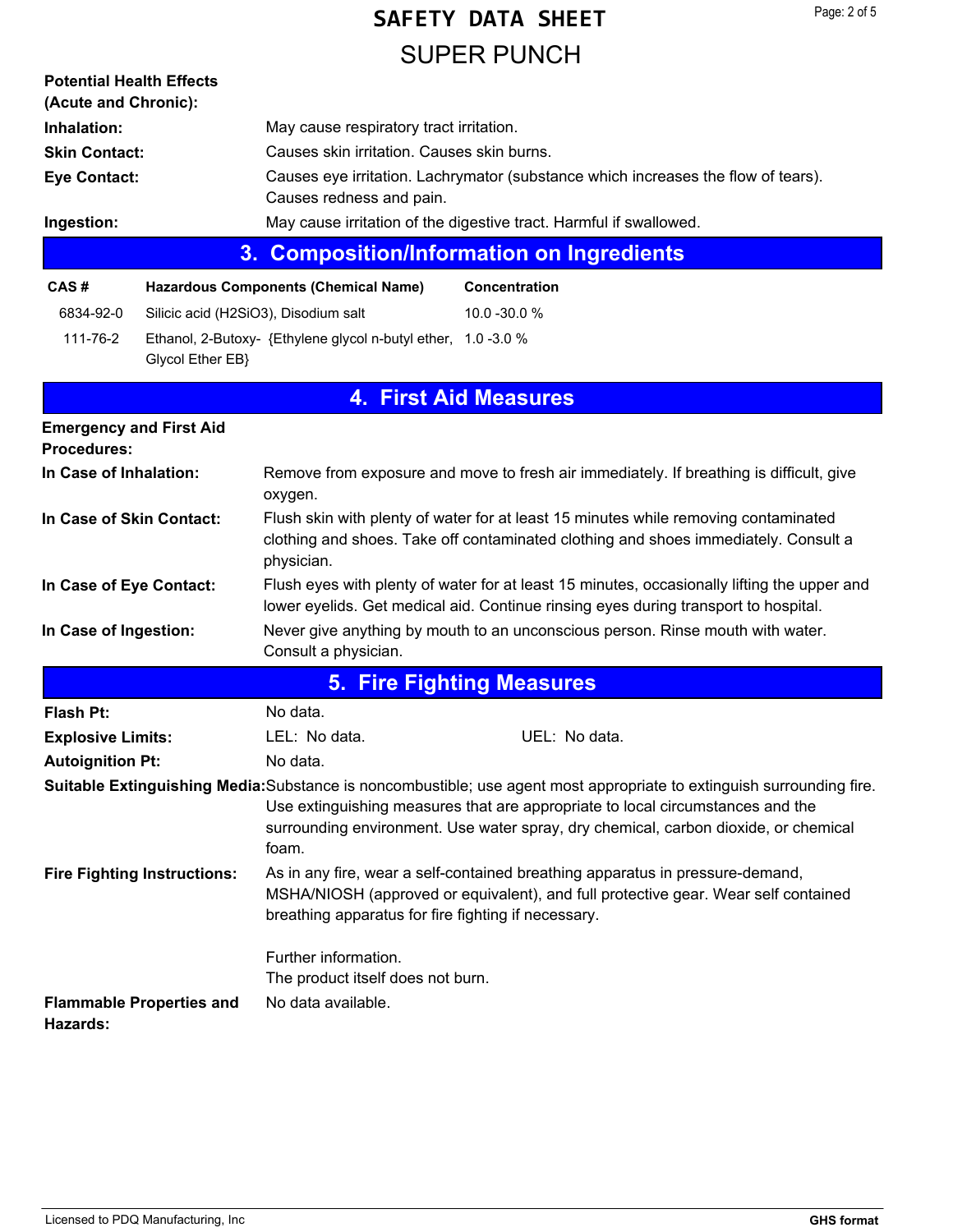### **SAFETY DATA SHEET**

### **SUPER PUNCH**

|                                                    |                                                                        |                                                                                                                                                              |                         | <b>6. Accidental Release Measures</b>                                                                                                                                                                                                   |                                                                                                                                                                                                                                                                                                                                                                         |
|----------------------------------------------------|------------------------------------------------------------------------|--------------------------------------------------------------------------------------------------------------------------------------------------------------|-------------------------|-----------------------------------------------------------------------------------------------------------------------------------------------------------------------------------------------------------------------------------------|-------------------------------------------------------------------------------------------------------------------------------------------------------------------------------------------------------------------------------------------------------------------------------------------------------------------------------------------------------------------------|
| <b>Material Is Released Or</b><br>Spilled:         | <b>Steps To Be Taken In Case</b>                                       | chemical enter the environment. Personal precautions.<br>Evacuate personnel to safe areas.<br>Environmental precautions.<br>Do not let product enter drains. |                         | Use proper personal protective equipment as indicated in Section 8.<br>protection. (See Exposure Controls, Personal Protection section). Do not let this<br>suitable container. Remove all sources of ignition. Use a spark-proof tool. | Spills/Leaks: Wear a self contained breathing apparatus and appropriate personal<br>Use personal protective equipment. Avoid dust formation. Ensure adequate ventilation.<br>Pick up and arrange disposal without creating dust. Keep in suitable, closed containers<br>for disposal. Absorb spill with inert material (e.g. vermiculite, sand or earth), then place in |
|                                                    |                                                                        |                                                                                                                                                              | 7. Handling and Storage |                                                                                                                                                                                                                                         |                                                                                                                                                                                                                                                                                                                                                                         |
| Handling:                                          | <b>Precautions To Be Taken in</b>                                      | Do not ingest or inhale.                                                                                                                                     |                         |                                                                                                                                                                                                                                         | Minimize dust generation and accumulation. Do not get in eyes, on skin, or on clothing.                                                                                                                                                                                                                                                                                 |
| Storing:                                           | <b>Precautions To Be Taken in</b>                                      | Store in a cool, dry place. Keep away from acids.                                                                                                            |                         |                                                                                                                                                                                                                                         |                                                                                                                                                                                                                                                                                                                                                                         |
|                                                    | 8.                                                                     |                                                                                                                                                              |                         | <b>Exposure Controls/Personal Protection</b>                                                                                                                                                                                            |                                                                                                                                                                                                                                                                                                                                                                         |
| CAS#                                               | <b>Partial Chemical Name</b>                                           |                                                                                                                                                              | <b>OSHA TWA</b>         | <b>ACGIH TWA</b>                                                                                                                                                                                                                        | <b>Other Limits</b>                                                                                                                                                                                                                                                                                                                                                     |
| 6834-92-0                                          | Silicic acid (H2SiO3), Disodium salt                                   |                                                                                                                                                              | No data.                | No data.                                                                                                                                                                                                                                | No data.                                                                                                                                                                                                                                                                                                                                                                |
| 111-76-2                                           | Ethanol, 2-Butoxy- {Ethylene glycol<br>n-butyl ether, Glycol Ether EB} |                                                                                                                                                              | PEL: 50 ppm             | TLV: 20 ppm                                                                                                                                                                                                                             | No data.                                                                                                                                                                                                                                                                                                                                                                |
| <b>Respiratory Equipment</b><br>(Specify Type):    |                                                                        | Respirator protection is not normally required.                                                                                                              |                         |                                                                                                                                                                                                                                         |                                                                                                                                                                                                                                                                                                                                                                         |
| <b>Eye Protection:</b>                             |                                                                        | EN166.                                                                                                                                                       |                         |                                                                                                                                                                                                                                         | Wear appropriate protective eyeglasses or chemical safety goggles as described by<br>OSHA's eye and face protection regulations in 29 CFR 1910.133 or European Standard                                                                                                                                                                                                 |
| <b>Protective Gloves:</b>                          |                                                                        |                                                                                                                                                              |                         | Wear appropriate protective gloves to prevent skin exposure. Handle with gloves.                                                                                                                                                        |                                                                                                                                                                                                                                                                                                                                                                         |
| <b>Other Protective Clothing:</b>                  |                                                                        |                                                                                                                                                              |                         | Wear appropriate protective clothing to prevent skin exposure.                                                                                                                                                                          |                                                                                                                                                                                                                                                                                                                                                                         |
| <b>Engineering Controls</b><br>(Ventilation etc.): |                                                                        | a safety shower.                                                                                                                                             |                         |                                                                                                                                                                                                                                         | Facilities storing or utilizing this material should be equipped with an eyewash facility and                                                                                                                                                                                                                                                                           |
| <b>Practices:</b>                                  | Work/Hygienic/Maintenance                                              | before breaks and at the end of workday.                                                                                                                     |                         |                                                                                                                                                                                                                                         | Handle in accordance with good industrial hygiene and safety practice. Wash hands                                                                                                                                                                                                                                                                                       |
|                                                    |                                                                        |                                                                                                                                                              |                         | 9. Physical and Chemical Properties                                                                                                                                                                                                     |                                                                                                                                                                                                                                                                                                                                                                         |
| <b>Physical States:</b>                            |                                                                        | $[$ ] Gas<br>[ ] Liquid                                                                                                                                      | [X] Solid               |                                                                                                                                                                                                                                         |                                                                                                                                                                                                                                                                                                                                                                         |
| <b>Appearance and Odor:</b>                        |                                                                        | White to off-white granular powder                                                                                                                           |                         |                                                                                                                                                                                                                                         |                                                                                                                                                                                                                                                                                                                                                                         |
|                                                    |                                                                        | Mild solvent odor.                                                                                                                                           |                         |                                                                                                                                                                                                                                         |                                                                                                                                                                                                                                                                                                                                                                         |
| <b>Melting Point:</b><br><b>Boiling Point:</b>     |                                                                        | No data.<br>No data.                                                                                                                                         |                         |                                                                                                                                                                                                                                         |                                                                                                                                                                                                                                                                                                                                                                         |
| <b>Autoignition Pt:</b>                            |                                                                        | No data.                                                                                                                                                     |                         |                                                                                                                                                                                                                                         |                                                                                                                                                                                                                                                                                                                                                                         |
| <b>Flash Pt:</b>                                   |                                                                        | No data.                                                                                                                                                     |                         |                                                                                                                                                                                                                                         |                                                                                                                                                                                                                                                                                                                                                                         |
| <b>Explosive Limits:</b>                           |                                                                        | LEL: No data.                                                                                                                                                |                         | UEL: No data.                                                                                                                                                                                                                           |                                                                                                                                                                                                                                                                                                                                                                         |
|                                                    | Specific Gravity (Water = 1):                                          | No data.                                                                                                                                                     |                         |                                                                                                                                                                                                                                         |                                                                                                                                                                                                                                                                                                                                                                         |
| Density:                                           |                                                                        | $~\sim 65$ LB/CF                                                                                                                                             |                         |                                                                                                                                                                                                                                         |                                                                                                                                                                                                                                                                                                                                                                         |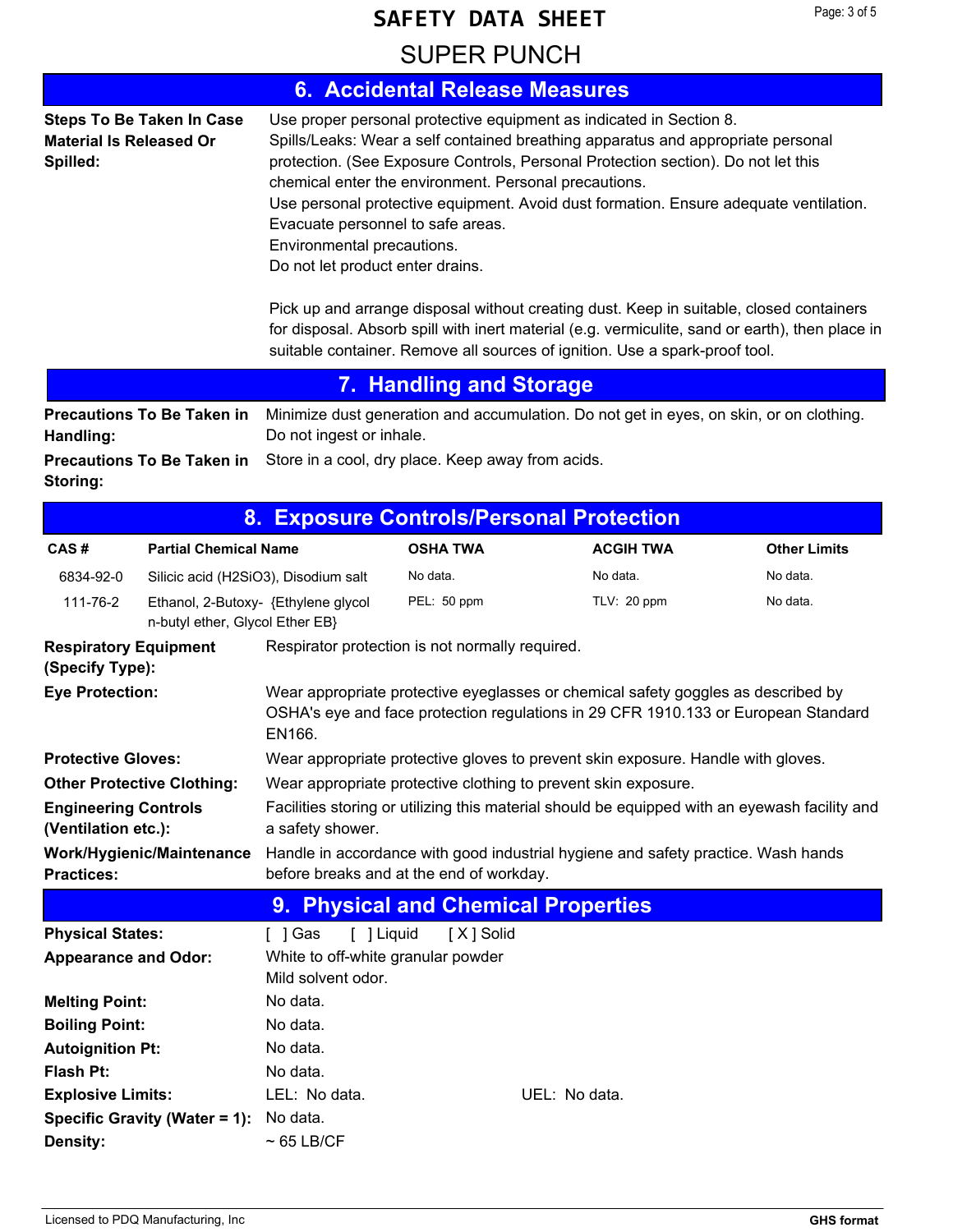|           | No data.                                                                                                                                                                                                                                                                                                                                                                                                                                                               |                                              |                                                                                                                                                                                                                                                                                         |                                                                                                                                                                     |                                                                                                                                                        |                                                                                                                                                                                                                                                                                                                                                                                                                                                                                                                                                                                                                                  |
|-----------|------------------------------------------------------------------------------------------------------------------------------------------------------------------------------------------------------------------------------------------------------------------------------------------------------------------------------------------------------------------------------------------------------------------------------------------------------------------------|----------------------------------------------|-----------------------------------------------------------------------------------------------------------------------------------------------------------------------------------------------------------------------------------------------------------------------------------------|---------------------------------------------------------------------------------------------------------------------------------------------------------------------|--------------------------------------------------------------------------------------------------------------------------------------------------------|----------------------------------------------------------------------------------------------------------------------------------------------------------------------------------------------------------------------------------------------------------------------------------------------------------------------------------------------------------------------------------------------------------------------------------------------------------------------------------------------------------------------------------------------------------------------------------------------------------------------------------|
|           | No data.                                                                                                                                                                                                                                                                                                                                                                                                                                                               |                                              |                                                                                                                                                                                                                                                                                         |                                                                                                                                                                     |                                                                                                                                                        |                                                                                                                                                                                                                                                                                                                                                                                                                                                                                                                                                                                                                                  |
|           | No data.                                                                                                                                                                                                                                                                                                                                                                                                                                                               |                                              |                                                                                                                                                                                                                                                                                         |                                                                                                                                                                     |                                                                                                                                                        |                                                                                                                                                                                                                                                                                                                                                                                                                                                                                                                                                                                                                                  |
|           | $~10\%$                                                                                                                                                                                                                                                                                                                                                                                                                                                                |                                              |                                                                                                                                                                                                                                                                                         |                                                                                                                                                                     |                                                                                                                                                        |                                                                                                                                                                                                                                                                                                                                                                                                                                                                                                                                                                                                                                  |
|           | > 11.5                                                                                                                                                                                                                                                                                                                                                                                                                                                                 |                                              |                                                                                                                                                                                                                                                                                         |                                                                                                                                                                     |                                                                                                                                                        |                                                                                                                                                                                                                                                                                                                                                                                                                                                                                                                                                                                                                                  |
|           | No data.                                                                                                                                                                                                                                                                                                                                                                                                                                                               |                                              |                                                                                                                                                                                                                                                                                         |                                                                                                                                                                     |                                                                                                                                                        |                                                                                                                                                                                                                                                                                                                                                                                                                                                                                                                                                                                                                                  |
|           |                                                                                                                                                                                                                                                                                                                                                                                                                                                                        |                                              |                                                                                                                                                                                                                                                                                         |                                                                                                                                                                     |                                                                                                                                                        |                                                                                                                                                                                                                                                                                                                                                                                                                                                                                                                                                                                                                                  |
|           |                                                                                                                                                                                                                                                                                                                                                                                                                                                                        | Stable [X]                                   |                                                                                                                                                                                                                                                                                         |                                                                                                                                                                     |                                                                                                                                                        |                                                                                                                                                                                                                                                                                                                                                                                                                                                                                                                                                                                                                                  |
|           |                                                                                                                                                                                                                                                                                                                                                                                                                                                                        |                                              |                                                                                                                                                                                                                                                                                         |                                                                                                                                                                     |                                                                                                                                                        |                                                                                                                                                                                                                                                                                                                                                                                                                                                                                                                                                                                                                                  |
|           |                                                                                                                                                                                                                                                                                                                                                                                                                                                                        |                                              |                                                                                                                                                                                                                                                                                         |                                                                                                                                                                     |                                                                                                                                                        |                                                                                                                                                                                                                                                                                                                                                                                                                                                                                                                                                                                                                                  |
|           | oxides.                                                                                                                                                                                                                                                                                                                                                                                                                                                                |                                              |                                                                                                                                                                                                                                                                                         |                                                                                                                                                                     |                                                                                                                                                        |                                                                                                                                                                                                                                                                                                                                                                                                                                                                                                                                                                                                                                  |
|           |                                                                                                                                                                                                                                                                                                                                                                                                                                                                        |                                              |                                                                                                                                                                                                                                                                                         |                                                                                                                                                                     |                                                                                                                                                        |                                                                                                                                                                                                                                                                                                                                                                                                                                                                                                                                                                                                                                  |
|           |                                                                                                                                                                                                                                                                                                                                                                                                                                                                        |                                              |                                                                                                                                                                                                                                                                                         |                                                                                                                                                                     |                                                                                                                                                        |                                                                                                                                                                                                                                                                                                                                                                                                                                                                                                                                                                                                                                  |
|           |                                                                                                                                                                                                                                                                                                                                                                                                                                                                        |                                              |                                                                                                                                                                                                                                                                                         |                                                                                                                                                                     |                                                                                                                                                        |                                                                                                                                                                                                                                                                                                                                                                                                                                                                                                                                                                                                                                  |
|           |                                                                                                                                                                                                                                                                                                                                                                                                                                                                        |                                              |                                                                                                                                                                                                                                                                                         |                                                                                                                                                                     |                                                                                                                                                        |                                                                                                                                                                                                                                                                                                                                                                                                                                                                                                                                                                                                                                  |
|           |                                                                                                                                                                                                                                                                                                                                                                                                                                                                        |                                              | NTP                                                                                                                                                                                                                                                                                     | <b>IARC</b>                                                                                                                                                         | <b>ACGIH</b>                                                                                                                                           | <b>OSHA</b>                                                                                                                                                                                                                                                                                                                                                                                                                                                                                                                                                                                                                      |
|           |                                                                                                                                                                                                                                                                                                                                                                                                                                                                        |                                              | n.a.                                                                                                                                                                                                                                                                                    | n.a.                                                                                                                                                                | n.a.                                                                                                                                                   | n.a.                                                                                                                                                                                                                                                                                                                                                                                                                                                                                                                                                                                                                             |
| Ether EB} |                                                                                                                                                                                                                                                                                                                                                                                                                                                                        |                                              | n.a.                                                                                                                                                                                                                                                                                    | 3                                                                                                                                                                   | A <sub>3</sub>                                                                                                                                         | n.a.                                                                                                                                                                                                                                                                                                                                                                                                                                                                                                                                                                                                                             |
|           |                                                                                                                                                                                                                                                                                                                                                                                                                                                                        |                                              |                                                                                                                                                                                                                                                                                         |                                                                                                                                                                     |                                                                                                                                                        |                                                                                                                                                                                                                                                                                                                                                                                                                                                                                                                                                                                                                                  |
|           |                                                                                                                                                                                                                                                                                                                                                                                                                                                                        |                                              |                                                                                                                                                                                                                                                                                         |                                                                                                                                                                     |                                                                                                                                                        |                                                                                                                                                                                                                                                                                                                                                                                                                                                                                                                                                                                                                                  |
|           |                                                                                                                                                                                                                                                                                                                                                                                                                                                                        |                                              |                                                                                                                                                                                                                                                                                         |                                                                                                                                                                     |                                                                                                                                                        |                                                                                                                                                                                                                                                                                                                                                                                                                                                                                                                                                                                                                                  |
|           |                                                                                                                                                                                                                                                                                                                                                                                                                                                                        |                                              |                                                                                                                                                                                                                                                                                         |                                                                                                                                                                     |                                                                                                                                                        |                                                                                                                                                                                                                                                                                                                                                                                                                                                                                                                                                                                                                                  |
|           |                                                                                                                                                                                                                                                                                                                                                                                                                                                                        |                                              |                                                                                                                                                                                                                                                                                         |                                                                                                                                                                     |                                                                                                                                                        |                                                                                                                                                                                                                                                                                                                                                                                                                                                                                                                                                                                                                                  |
|           |                                                                                                                                                                                                                                                                                                                                                                                                                                                                        |                                              |                                                                                                                                                                                                                                                                                         |                                                                                                                                                                     |                                                                                                                                                        |                                                                                                                                                                                                                                                                                                                                                                                                                                                                                                                                                                                                                                  |
|           | Contaminated packaging.                                                                                                                                                                                                                                                                                                                                                                                                                                                |                                              |                                                                                                                                                                                                                                                                                         |                                                                                                                                                                     |                                                                                                                                                        |                                                                                                                                                                                                                                                                                                                                                                                                                                                                                                                                                                                                                                  |
|           | Vapor Pressure (vs. Air or<br>Vapor Density (vs. Air = 1):<br><b>Evaporation Rate:</b><br><b>Solubility in Water:</b><br><b>Percent Volatile:</b><br><b>Conditions To Avoid -</b><br><b>Possibility of Hazardous</b><br><b>Conditions To Avoid -</b><br><b>Hazardous Reactions:</b><br><b>Toxicological Information:</b><br><b>Persistence and</b><br>Degradability:<br><b>Bioaccumulative Potential:</b><br><b>Mobility in Soil:</b><br><b>Waste Disposal Method:</b> | <b>Incompatibility - Materials To Acids.</b> | Unstable [ ]<br>Will occur [ ]<br>No data available.<br>No data available.<br><b>Hazardous Components (Chemical Name)</b><br>Silicic acid (H2SiO3), Disodium salt<br>No data available.<br>No data available<br>No data available.<br>No data available.<br>RCRA P-Series: None listed. | Incompatible materials, dust generation.<br>Will not occur [X]<br>Ethanol, 2-Butoxy- {Ethylene glycol n-butyl ether, Glycol<br>RCRA U-Series: None listed. Product. | <b>10. Stability and Reactivity</b><br><b>11. Toxicological Information</b><br><b>12. Ecological Information</b><br><b>13. Disposal Considerations</b> | Hazardous Decomposition or Carbon monoxide, Carbon dioxide, formed under fire conditions. Sodium oxides, silicon<br>Chemical waste generators must determine whether a discarded chemical is classified<br>as a hazardous waste. US EPA guidelines for the classification determination are listed<br>in 40 CFR Parts 261. Additionally, waste generators must consult state and local<br>hazardous waste regulations to ensure complete and accurate classification.<br>Observe all federal, state, and local environmental regulations. Contact a licensed<br>professional waste disposal service to dispose of this material. |